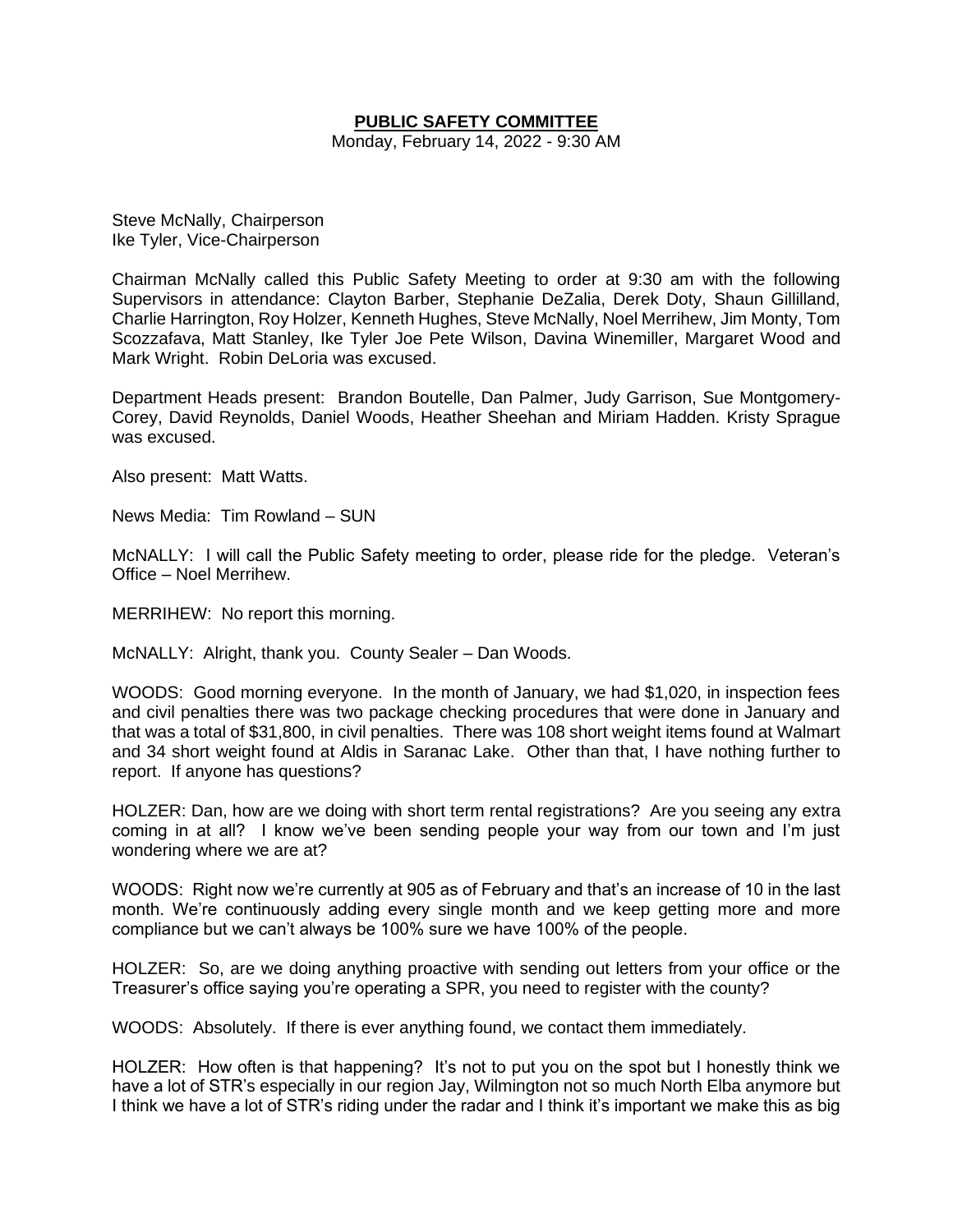as a priority as anything else, making sure they are registering and they are collecting the occupancy tax on behalf of the county.

WILSON: And you're using the host compliance software that North Elba and Lake Placid uses right, the county is part of that so we're continuously monitoring online for short term rentals popping up?

WOODS: We are. We are trying to stay on top of it as possible. It's obviously another part of my job, I'm trying the best I absolutely can, everybody is trying to work together. Lois is great. She has been keeping on top of everybody of making sure more and more gets signed up every single month and I also work directly with Mike Diskin on that in getting letters out or physically going out and talking to the people if they don't respond to those.

DOTY: Dan we've actually identified 20 that weren't registered in the last month or so and I believe you're aware of those. We are currently at 533 in the Town of North Elba.

WOODS: Okay, thank you. I have not been notified of 20 more myself maybe it has gotten to Lois and Mike but I have not received any emails on that.

DOTY: Maybe your notification will wait until our Code division has new registrants because I know letters have been sent out with fines.

WOODS: Thank you.

MONTY: This doesn't have to do with the short term rentals but civil penalties, how are they arrived at Dan for my edification?

WOODS: So if there is a package checking situation I'll go through, I'll do a test, there's randomized testing, the test gets performed, there's 70 items in a certain lot. I will random generalization through the computer, it will pick 12, number 1-70, it will pick 12 out, you test them if there's more than 2 MAV's which is your maximum allowance variable, then that lot is going to fail. There's a certain guidance within a certain weight of how much it can be off in its own category. Once it's off and it fails the lot you then test all of them. Once you test all of them that are in that lot, all 70, then any that are short you pull off the shelf, any that are good I put back on the shelf. I don't want to throw more away than we have to. I don't like wasting the food. As far as the civil penalties, for a normal test it's \$200 per package is what I fine or \$300 for a USDA. Now, that can be fined up to \$1200 per package, \$600 for the first \$1200, everyone after so if there is 70 that are short, it would be \$600 plus, 69 times \$1200, could be the maximum penalty so there's a huge difference between the maximum and what I'm actually fining.

MONTY: Thank you very much. That's very interesting. Thank you.

McNALLY: Anybody else? Okay thanks Dan.

WINEMILLER: I just had a question Dan, do you know what happens if you pull the package off and it's underweight, do you know what happens to that package?

WOODS: Every store has their own decision of what happens to that package. Now, I will take off the packages, I will take them off of sale, they are now in the hands of the company. I know Aldis as well as may Price Chopper they will take certain things and donate it to local food but I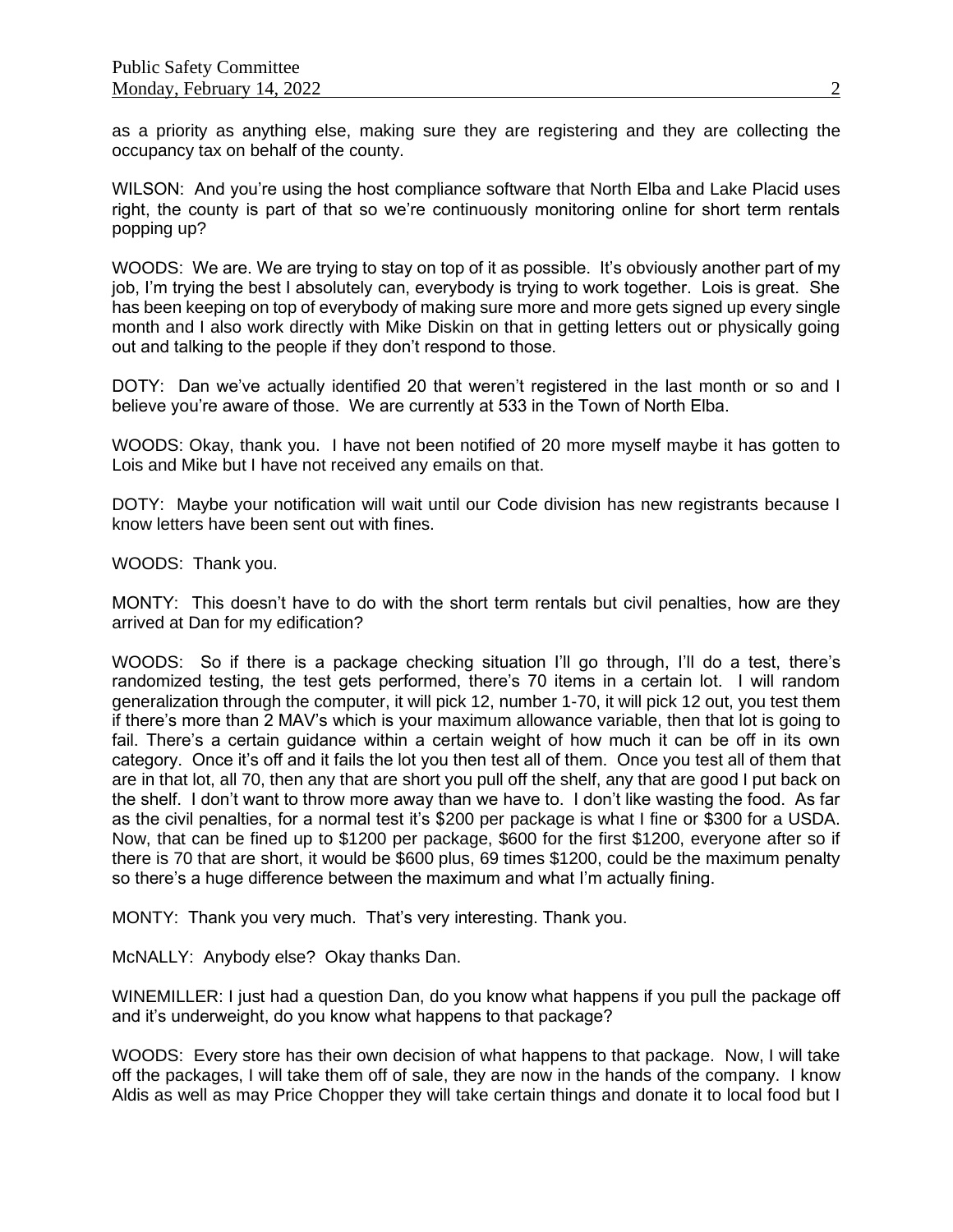can't control where that goes. There are certain stores that will donate that food because it can't be put back on the shelf.

WINEMILLER: That's what I wanted to hear, thank you.

WOODS: Absolutely, thank you.

McNALLY: Anybody else? Thank you.

WOODS: Thank you very much.

\*\*\*\*\*

The next item on the agenda was the Board of Elections, with Sue Montgomery-Corey reporting as follows:

MONTGOMERY-COREY: Good morning. We don't have a lot to report this morning. I know that we received a list of offices for the primary and fall elections from the town clerks and those will be posted on our website shortly and we also distributed to all of you our annual report so there probably should be something accepting the annual report from the committee?

PALMER: Yes, a committee resolution.

McNALLY: We need a resolution accepting and placing on file the 2021 Essex County Board of Elections Annual Report.

### **RESOLUTION ACCEPTING AND PLACING ON FILE THE 2021 ESSEX COUNTY BOARD OF ELECTIONS ANNUAL REPORT. Hughes, Harrington**

McNALLY: Questions or concerns? All in favor, opposed – carried.

MONTGOMERY-COREY: Dan, do we need to do anything in terms of the cyber security thing?

PALMER: No, we're good.

McNALLY: Anything for Sue?

HUGHES: Is the 2022 election calendar out?

MONTGOMERY-COREY: The 2022 election calendar is out now on the State Board of Election website and I believe it's on our website too, I'll double check that but we can send it out to all of you.

HUGHES: That would be helpful. Thank you.

SCOZZAFAVA: When do petitions start, designating?

MONTGOMERY-COREY: According to the calendar it looks like March 1<sup>st</sup> there was some question in terms of the redistricting but I think that's been settled now so we will send that out along with a confirmation of that.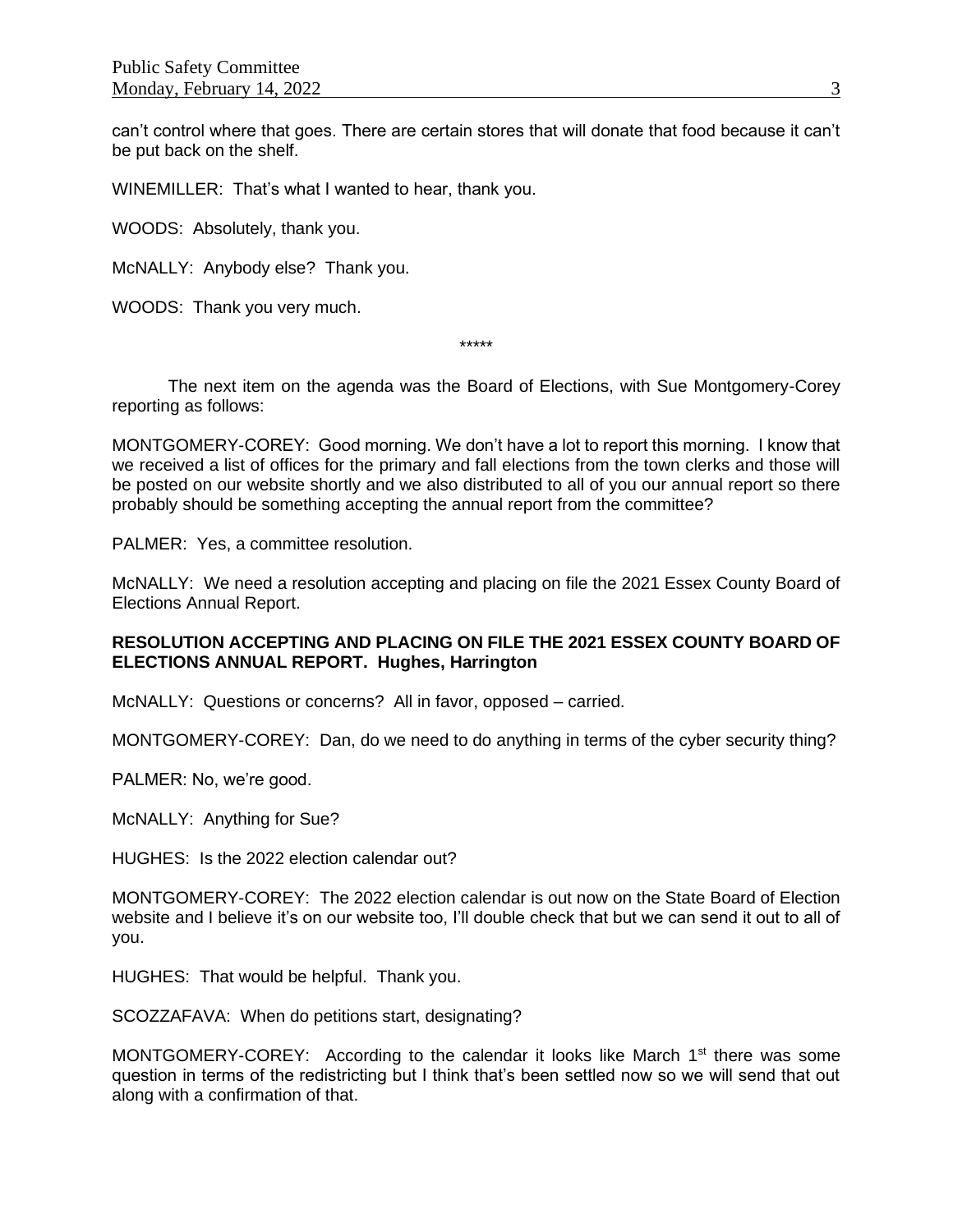SCOZZAFAVA: And the filing date is April –

MONTGOMERY-COREY: April –

SCOZZAFAVA: It's online now?

MONTGOMERY-COREY: It's online, it's like the fourth to the eleventh and then the independent petitions are later but we'll get that out too.

McNALLY: Thank you Sue. Anything else for Sue? If not, thank you. District Attorney, Kristy Sprague has been excused. Emergency Services, Matt Watts is here.

The next item on the agenda was the Emergency Services, with Matt Watts reporting as follows:

\*\*\*\*\*

WATTS: Good morning. Everybody has a copy of our report. Is there any questions on that?

GILLILLAND: I sat in on discussions with Matt and Max and talked with the industry representative and stuff about where we are going to go with this grant fire building and the history of that back when we were trying to find a place for the fire building and we were going back and forth and we never got anywhere on a location. I did hear on the radio one day that the City of Albany had purchased a fire training trailer for three hundred plus thousand dollars so I called the Emergency Services Director at that time and said, why don't you get a trailer? That's a lot easier. You can hook it to a power unit and haul it to North Hudson or wherever and park in the parking lot and you do training there and you take it off there and you go to Newcomb or wherever. Subsequently to that, when the new Emergency Services Director came in and had a more positive thinking on it so it took a little bit, Max and Matt looked into this quite a bit, talking to these representatives on it and basically went back and kind of specked out a design of what they would want on this trailer to be able to do fake fires and fire training simulations that they want to go forward with it and so, I went ahead and asked Community Resources if they could check with the Department of State make sure that this would be a good and that we could shift from fire training building to basically fire training facility which would make it movable. The initial costing up there when we said, well what would this cost of course it has to go to bid and go through the whole process was just about \$520,000?

WATTS: It actually came in at \$549,000, we are down to \$514,000 now.

GILLILLAND: So the grant is \$500,000 from the Department of State. We are waiting on that alteration to come back and say that's feasible from the Department of State. Of course these are Department of State grants and you know how long it will take us to get paid back for two or three years but anyway, so I just and I think Matt, we wanted to go to the board if anybody has any objections for going down this road you know, and it's not hard fast to have a building somewhere I think this is a great opportunity because you can park it in big parking lots in any town and run all your people through all the fire training administrative, your current training, initial fire fighter and tactical training and stuff so that's I just wanted to talk about.

SCOZZAFAVA: What do you pull it with?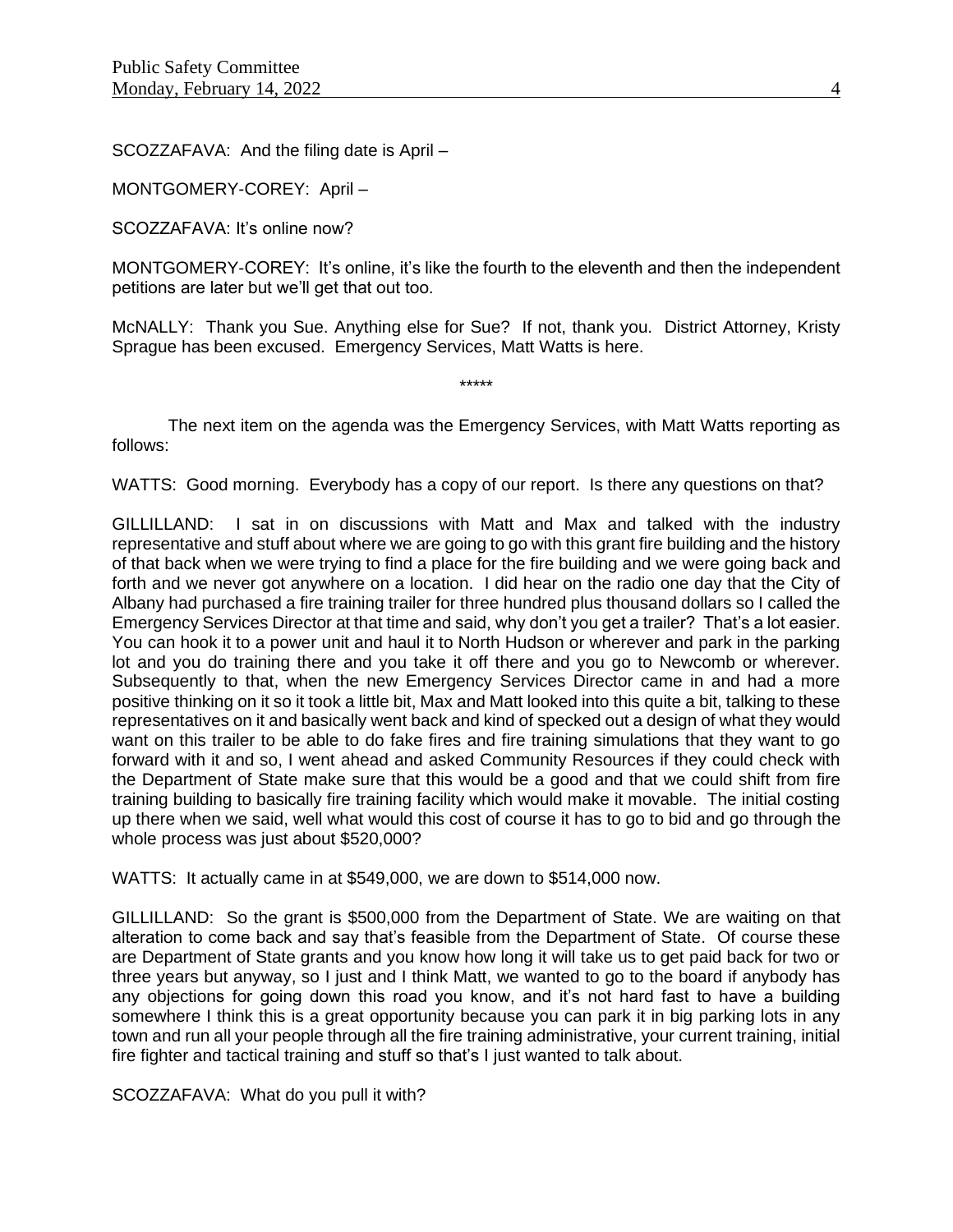WATTS: DPW would have a truck that we would be able to pull it with. It's a fifth wheel. It's a 53-foot-long trailer.

SCOZZAFAVA: They make it one unit or no? Like a motor coach?

PALMER: No, you pull it.

WATTS: No.

GILLILLAND: It's a trailer.

McNALLY: Anybody else?

WATTS: I do have a couple resolutions one is to amend contract ES-20-0007 with PO #20191847 to a new total of \$868,427.00, with funds to come from our SICG-19 grant.

#### **RESOLUTION AUTHORIZING THE COUNTY CHAIRMAN OR COUNTY MANAGER TO EXECUTE A CONTRACT AMENDMENT WITH MOTOROLA SOLUTIONS IN THE AMOUNT OF \$868,427.00, WITH FUNDS TO COME FROM SICG-19 GRANT. Tyler, Holzer**

McNALLY: Questions, concerns? All in favor, opposed – carried.

WATTS: And the second one is authorization to go out to bid for string replacement of VRLA batteries at the Public Safety Building for battery backup in the dispatch center. It's a three-year maintenance contract for the batteries, with funds to come from our SICG-20 grant.

#### **RESOLUTION AUTHORIZING THE PURCHASING AGENT TO GO OUT TO BID FOR STRING REPLACEMENT OF VRLA BATTERIES AT THE PUBLIC SAFETY BUILDING FOR BATTERY BACKUP IN THE 911 DISPATCH CENTER AND FURTHER AUTHORIZING A THREE-YEAR MAINTENANCE CONTRACT FOR SAID BACKUP SYSTEM WITH FUNDS TO COME FROM SICG-20 GRANT. Tyler, Hughes**

McNALLY: Questions, concerns? All in favor, opposed – carried.

WATTS: That's all I had unless anyone has any questions for me?

McNALLY: Anybody have anything for Matt? If not, thank you.

\*\*\*\*\*

The next item on the agenda was the Sheriff's Office, with David Reynolds reporting as follows:

REYNOLDS: You have my January report so if you have any questions on that, I can answer that, if not, I do have one resolution and it's to accept our 2021 Sheriff's Office annual report.

# **RESOLUTION ACCEPTING AND PLACING ON FILE THE 2021 ESSEX COUNTY SHERIFF'S OFFICE ANNUAL REPORT. Tyler, Hughes.**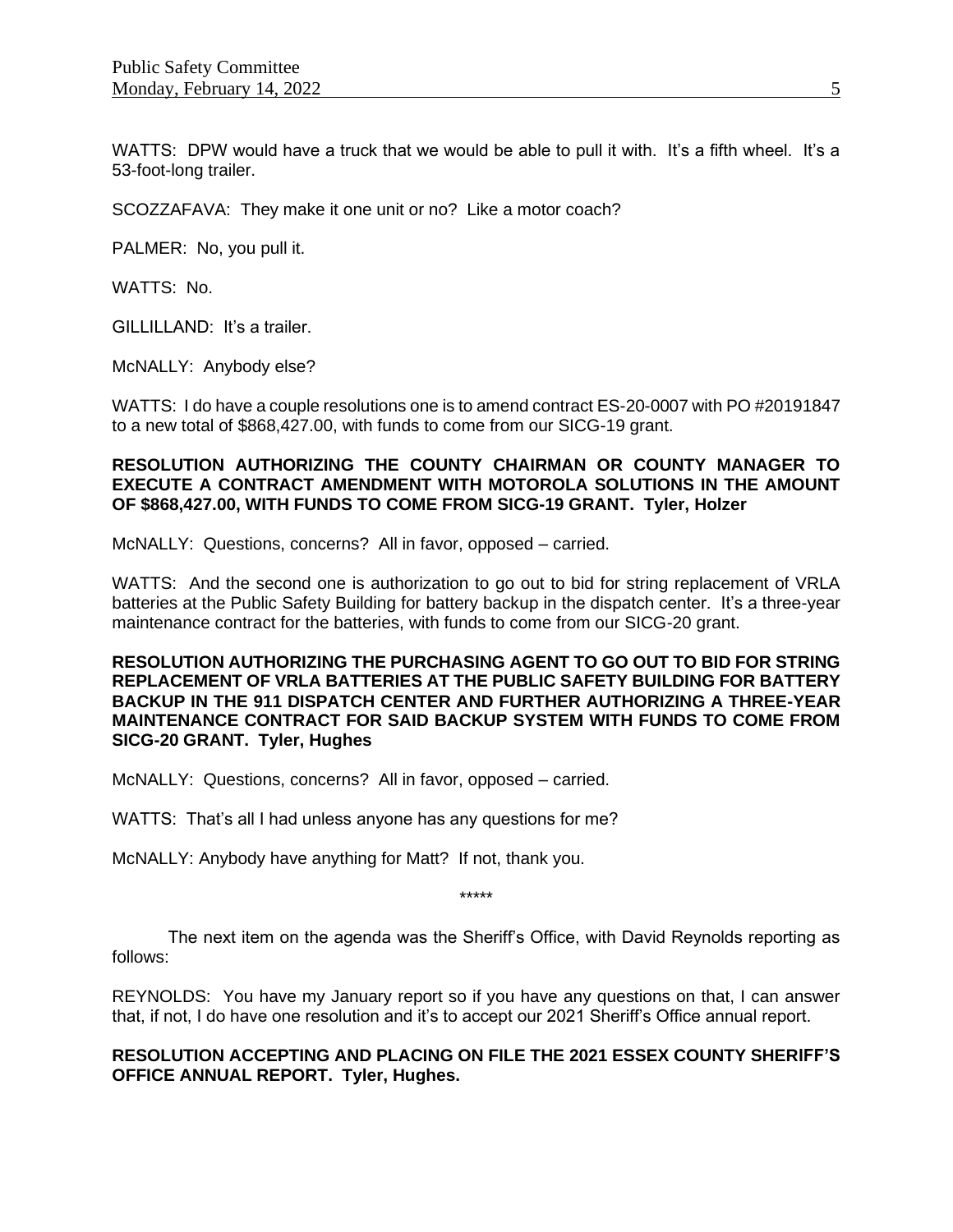McNALLY: Questions, concerns? All in favor, opposed – carried.

REYNOLDS: That's it.

McNALLY: Anything else for the Sheriff? If not, thank you.

McNALLY: No Coroners here? Probation, Heather Sheehan.

\*\*\*\*\*

The next item on the agenda was the Probation Department, with Heather Sheehan reporting as follows:

SHEEHAN: Good morning everyone. So, you have my report and I'm here to answer any questions in you have any regarding that?

McNALLY: Any questions? Alright, thank you. We are too easy on you for some reason.

\*\*\*\*\*

The next item on the agenda was the Public Defender, Brandon Boutelle reporting as follows:

BOUTELLE: Good morning everyone. I have no formal report unless anyone has any questions for the Public Defender's office?

McNALLY: Any questions? If not, thank you.

\*\*\*\*\*

The next item on the agenda was the Conflict Defender, Miriam Hadden reporting as follows:

HADDEN: I do not have a report this month but I'm here is anyone has any questions?

McNALLY: Any questions for Miriam? If not, thank you. Anything else to come in front of the Public Safety Committee meeting?

HOLZER: Well, it's more of a resolution request. I'm asking the Board of Supervisors here at this committee level to adopt a resolution asking the State and Federal Government to suspend the excess tax that we have on gasoline products right now. I was in the convenient store industry as well as Chairman there for 22 years, three, four years of that I sold gasoline. The average consumer doesn't realize that 60 cents a gallon is added due to State and Federal taxes okay? That's only one part of it, that's 60 cents a gallon. It does not include the county and State sales tax on top of that as home fuel prices are climbing to outrageous levels I think it's a more of a statement we can do as a county Board of Supervisors asking our State and Federal reps to suspend a 90-day moratorium on this tax to help the average, blue collar workers out. So, I'm offering that as a resolution.